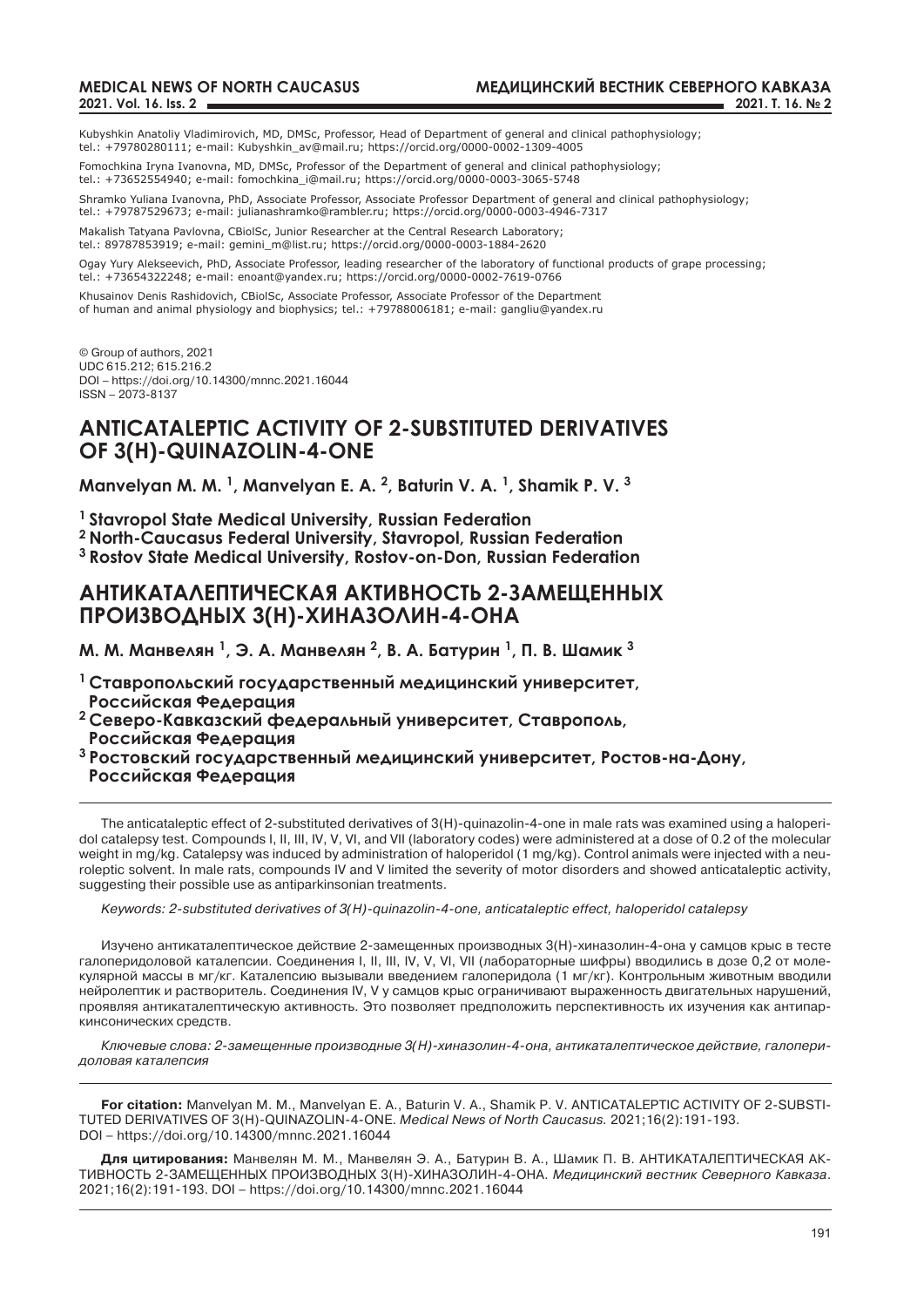**An urgent problem in Russian medicine is the creation of new original, domestic, safe, and highly effective drugs for the treatment of previousness in a subsequent of**  $\frac{1}{2}$ **creation of new original, domestic, safe, and parkinsonism, a widespread neurodegenerative disease [1]. Antiparkinsonian drugs affect the development of parkinsonism through various mechanisms, and dopamine receptor agonists are widely used as treatments. However, most antiparkinsonian agents are characterized by adverse side effects and limited effectiveness. Therefore, identification of new agents for the treatment of parkinsonism is important [2–4] and can be achieved by synthesizing new compounds and performing functional studies of their biological activity. Many quinazolinone-4 derivatives exhibit neuroprotective effects [5]. Previously, antihypoxant and analgesic effects were noted when the pharmacological activity spectrum of new 2-substituted derivatives of 3(H) quinazolin-4-one was evaluated [6, 7]. The purpose of this study was to investigate the anticataleptic action of 2-substituted 3(H)-quinazolin-4-one derivatives.**

**Material and methods.** A series of experiments was performed on male white rats (77) weighing 200–220 g (6–10 in each group). The rats were housed in a vivarium, and experiments were performed in accordance with the «Rules for Conducting Work Using Experimental Animals», as well as the principles of the Helsinki Declaration. All experimental studies were carried out in compliance with bioethical standards and approved by the local ethics committee.

The specific activity of compounds was determined using an experimental model of parkinsonism: haloperidolinduced catalepsy [8–10]. Haloperidol was injected intraperitoneally (1 mg/kg).

Antagonism to neuroleptics was determined by the ability of the test substances to limit the intensity of haloperidol-induced catalepsy. The effect on catalepsy was determined by measuring the duration a rat could maintain a vertical position on a support, which was termed as the «verticalization time» (in seconds). The rat was positioned so that its front legs rested on the support (height 15 cm) («lecturer's pose»). The stagnation time of the immobile animal, which was defined as the time until the rat removed a paw from the support, was evaluated. The results were recorded at 60, 120, and 180 minutes after drug administration.

The biologically active compounds (new 2-substituted quinazolin-4-one derivatives) included seven substances synthesized by teams at the Department of Organic Chemistry of the Pyatigorsk Medical and Pharmaceutical Institute (Head of the Department, Doctor of Pharmaceutical Sciences, Professor E. T. Oganesyan and Doctor of Pharmaceutical Sciences I. P. Kodonidi) and the Scientific Research Institute of Physical and Organic Chemistry of the Southern Federal University (Senior Scientist, Candidate of Chemical Sciences A. V. Bicherov and A. A. Bicherov). Compounds (laboratory designations: I, II, III, IV, V, VI, and VII) were administered intraperitoneally at a dose of 0.2 of the molecular weight in mg/kg  $(I -$ 47.6 mg/kg; II – 53.6 mg/kg; III – 53.6 mg/kg; IV – 53.6 mg/ kg; V – 56.4 mg/kg; VI – 59.2 mg/kg; VII – 75.2 mg/kg). The reference drug, levodopa (Sindopa, Sun Pharmaceutical Industries Ltd., India), was intraperitoneally administered at a dose of 10 mg/kg. The substances were introduced as a suspension, which was prepared ex tempore by dissolving the compounds in sterile distilled water with the addition of one to two drops of Tween-80 as a stabilizer. Solubilized Tween-80 and haloperidol were administered to the control group in a similar mode and volume. Haloperidol and then the test compounds were introduced at 5-minute intervals into different lateral pockets of the abdomen. The doses of the test compound, haloperidol, and the reference preparation were selected on the basis of the literature and the dose titration method [6–8, 11].

The results were statistically analyzed using Microsoft Office Excel 2007, (Microsoft, USA), BIOSTAT (S. A. Glantz, McGraw Hill, USA) and STATISTICA 10 (StatSoft, USA). The normality of the primary data distribution was evaluated using the Shapiro-Wilk criterion. Statistically significant differences were confirmed using the Kruskal-Wallis and Wilcoxon–Mann–Whitney U criteria. Data of experimental groups and groups treated with the levodopa preparation were compared with results of the control group of animals treated with haloperidol alone. Differences with p<0.05 were considered statistically significant.

**Results and Discussion.** In control rats treated with the solvent and haloperidol, catalepsy became pronounced at the 60th minute of testing, persisted through the 120th minute, and had intensified by the 180th minute (Table). Therefore, observations in all groups of animals are presented at the 60th, 120th, and 180th minutes of testing.

The levodopa preparation attenuated catalepsy only at 120 minutes after haloperidol administration, which is consistent with the results of Voronina et al. [8].

Compounds I, II, VI, and VII did not decrease the severity of catalepsy. Moreover, compounds I, II, VI, and VII even increased the duration of the «lecturer pose» of animals at the 60th minute of the test (Table).

*Table* 

### **Effect of 2-substituted 3(H)-quinazolin-4-one derivatives on the intensity of haloperidol-induced catalepsy (mean; Q25 %, 75 %)**

| Com-<br>pound     | Duration of animal «freezing» in the<br>«lecturer» position after haloperidol injection (c) |                   |                       |
|-------------------|---------------------------------------------------------------------------------------------|-------------------|-----------------------|
|                   | at 60 minutes                                                                               | at 120<br>minutes | at 180<br>minutes     |
| H                 | 18.5 (14, 101.5)                                                                            | 83 (35, 128.5)    | 52 (25, 220.5)        |
| $I + H$           | 141 (67, 192)*                                                                              | 163 (70, 456)     | 130 (70, 222)         |
| $II + H$          | 178 (73, 203)*                                                                              | 114 (84, 329)     | 102 (46, 133)         |
| $III + H$         | 117 (61, 181)                                                                               | 96 (55, 120)      | 195 (78, 268)         |
| $IV + H$          | $4.5(0, 10)$ **                                                                             | 113 (68, 156)     | 57.5 (33, 97)         |
| $V + H$           | 27 (12, 71.5)                                                                               | 22.5 (16, 73.5)*  | $[26.5 (9.5, 63.5)$ * |
| $VI + H$          | 142 (75, 169)*                                                                              | 50(30, 78)        | 85 (29, 136)          |
| $VII + H$         | 87 (71, 171)*                                                                               | 102 (35, 161)     | 154 (45, 298)         |
| Levodo-<br>pa + H | 34 (1, 205)                                                                                 | 36 (18, 120)*     | 204.5 (103, 528)      |

*Note:* H – Haloperidol 1 mg/kg. Statistically significant differences compared with the control group of male rats that received haloperidol: \* p<0.05; \*\* р<0.01.

Male rats administered compound IV exhibited a decrease in motor disorders at the 60th minute of catalepsy compared with the control group administered the neuroleptic alone. Catalepsy was attenuated by 79.9 %, resulting in a statistically significant difference (p<0.01). Treatment with compound V led to a decrease in catalepsy intensity at the 120th minute  $(44.3\%, p<0.05)$ and the 180th minute (65.1 %, p<0.05) of observation.

The results showed that the new 2-substituted derivatives of 3(H)-quinazolin-4-one, compounds IV and V, reduced the intensity of motor disorders in the haloperidolinduced catalepsy test in male rats, thus revealing their anticataleptic activity. The influence of compound IV, which appeared in the 60th minute of testing, was shortlived because no differences from control group rats were